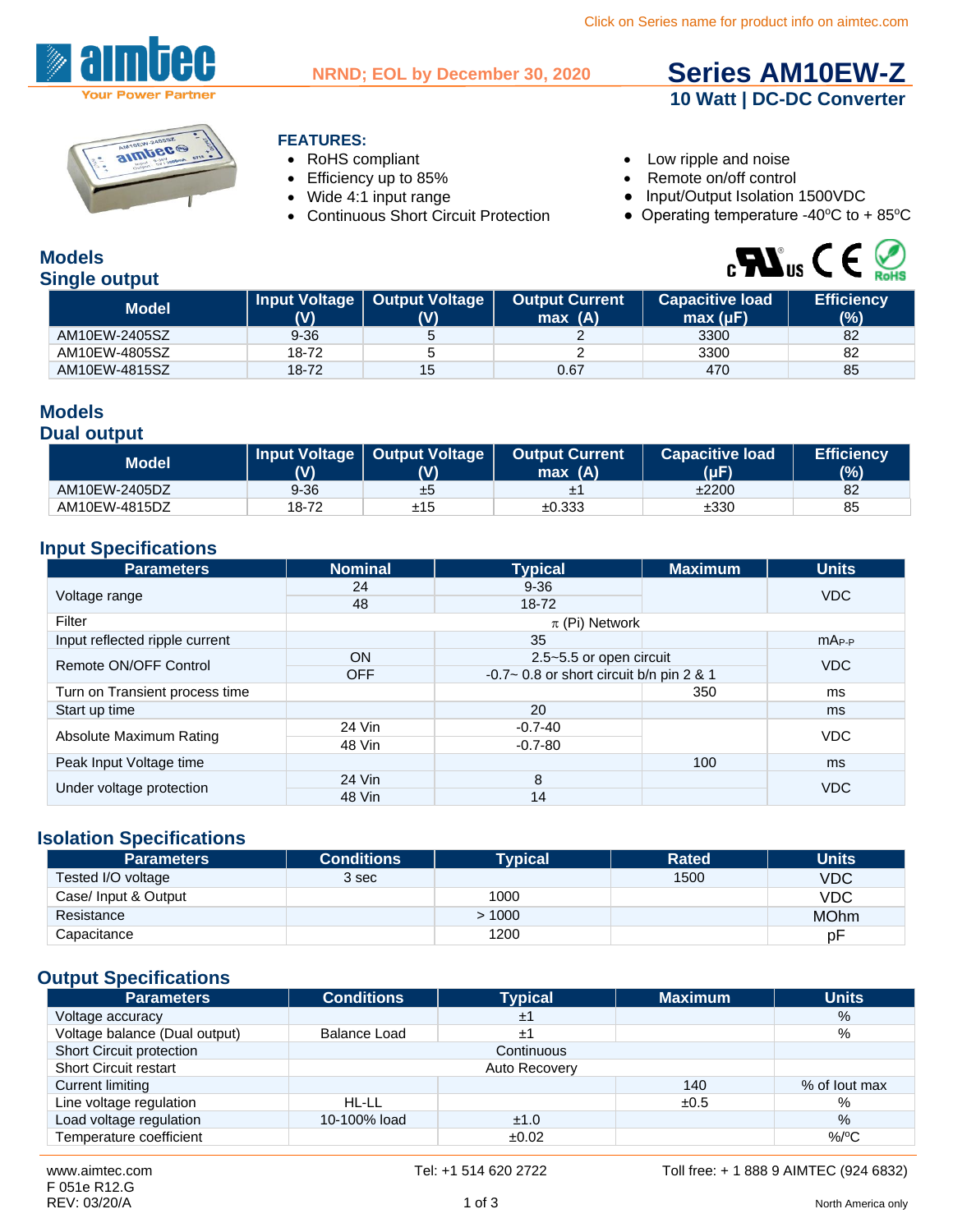

**[Series AM10EW-Z](http://www.aimtec.com/am10ew-z)**

| Your<br>Power Partner |                 | 10 Watt   DC-DC Converter |        |
|-----------------------|-----------------|---------------------------|--------|
| Ripple & Noise        | 20Mhz bandwidth |                           | mV p-p |
| Rising time           |                 |                           | ms     |

# **General Specifications**

| <b>Parameters</b>                  | <b>Conditions</b>                                                      | <b>Typical</b>  | <b>Maximum</b> | <b>Units</b>  |
|------------------------------------|------------------------------------------------------------------------|-----------------|----------------|---------------|
| Switching frequency                | 100% load                                                              | 300             |                | <b>KHz</b>    |
| Operating temperature              | No derating                                                            |                 | $-40$ to $+85$ | ∘c            |
| Storage temperature                |                                                                        | $-40$ to $+125$ |                | $^{\circ}$ C  |
| Max case temperature               |                                                                        |                 | 100            | $^{\circ}$ C  |
| Cooling                            | Free air convection                                                    |                 |                |               |
| Humidity                           |                                                                        |                 | 95             | $\frac{9}{6}$ |
| Case material                      | Nickel coated copper                                                   |                 |                |               |
| Weight                             |                                                                        | 31              |                | g             |
| Dimensions $(L \times W \times H)$ | 2.00 x 1.00 x 0.40 inches 50.80 x 25.00 x 10.16 mm<br>Tolerance ±0.5mm |                 |                |               |
| <b>MTBF</b>                        | $>1$ 121 000 hrs (MIL-HDBK -217F, Ground Benign, t=+25 °C)             |                 |                |               |

NOTE: All specifications in this datasheet are measured at an ambient temperature of 25°C, humidity<75%, nominal input voltage and at rated output load unless otherwise specified.

### **Safety Specifications**

| <b>Parameters</b>       |                                          |
|-------------------------|------------------------------------------|
| <b>Agency Approvals</b> | CE. cULus                                |
|                         | IEC/UL/EN/62368-1                        |
|                         | EN55032 Class A with recommended circuit |
|                         | IEC61000-4-2, Perf. Criteria B           |
| <b>Standards</b>        | IEC61000-4-3, Perf. Criteria A           |
|                         | IEC61000-4-4, Perf. Criteria B           |
|                         | IEC61000-4-6, Perf. Criteria A           |
|                         | IEC61000-4-8, Perf. Criteria A           |

### **Pin Out Specifications**

| Pin | <b>Single</b>  | <b>Dual</b>    |
|-----|----------------|----------------|
| 1   | On/Off Control | On/Off Control |
| 2   | -V Input       | -V Input       |
| 3   | +V Input       | $+V$ Input     |
| 4   | -V Output      | -V Output      |
| 5   | No Pin         | Common         |
| 6   | +V Output      | +V Output      |

### **Dimensions**